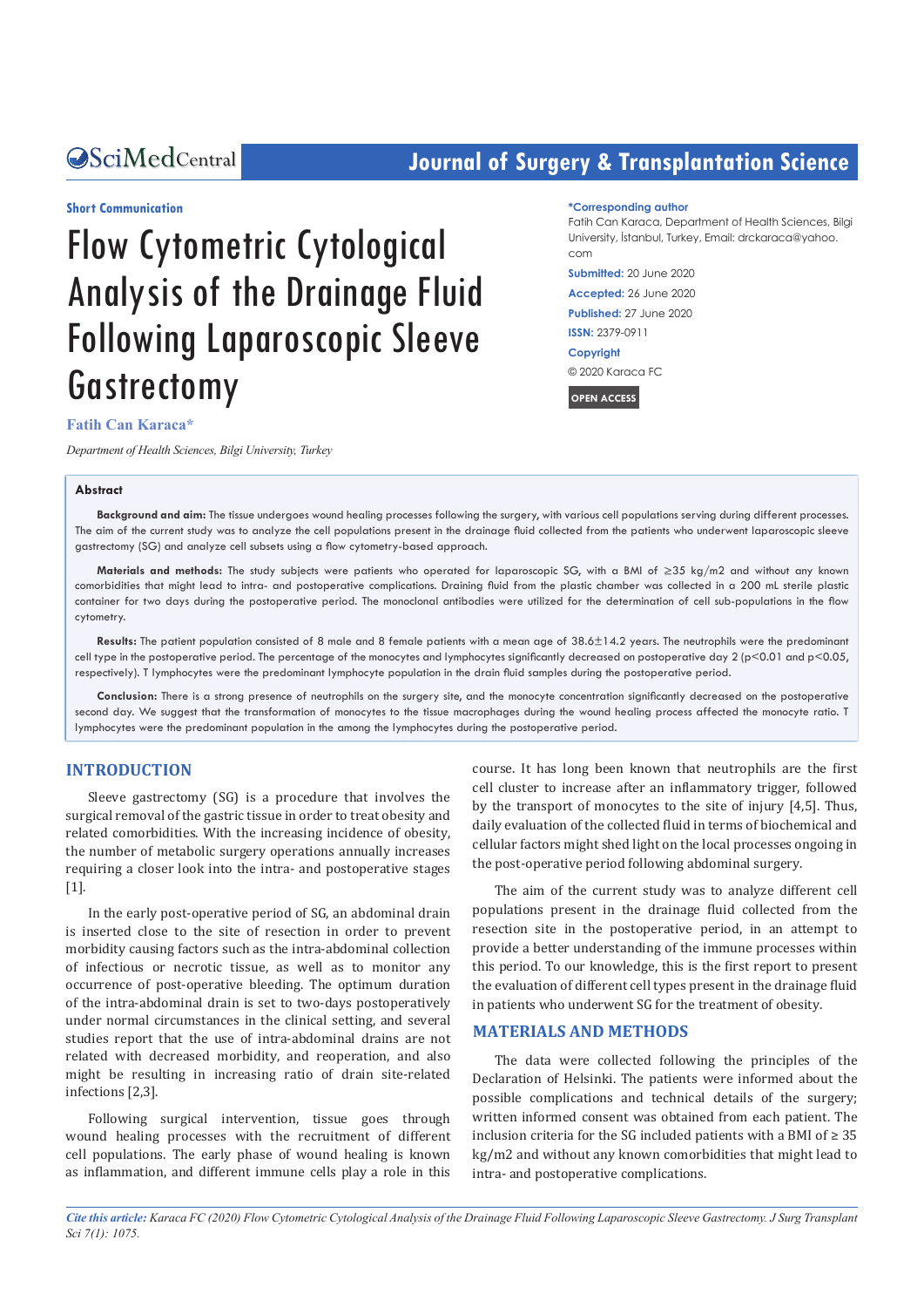All patients were subjected to a detailed medical examination by a multidisciplinary team including a bariatric surgeon, endocrinologist, cardiologist, anesthesiologist, psychiatrist, urologist, gynecologist, and a dietician. An intensive workup of blood and urine tests, abdominal USG, chest X-ray, respiratory function testing, endoscopy of the upper GI tract, echocardiography, ECG, Doppler USG of the carotid and vertebral arteries along with psychiatric evaluation were performed for all of the patients before the surgery. A cervical smear of the uterus and breast USG were performed for all female patients and accompanied by mammography for the female patients older than 40 years of age in order to exclude the presence of any malignancy. The surgical procedure was performed as described earlier by the operating surgeon [6]. Briefly, the surgical procedure was performed laparoscopically by one surgeon, and the SG was performed following the placement of aa 33f bougie to the stomach. The SG procedure was performed using linear cutting stapler starting at the gastric greater curvature at a point located 2 cm from the pylorus. Stapler site was closed with 3/0 polydioxanone sulfate suture. The liver retractor was not used during the surgery.

#### **Collection of draining fluid**

Draining fluid from the incision site was collected in a plastic chamber, and emptied when full. The sampling of the drainage fluid was started on the post-operative first day at 8 am every morning.Samples were collected for two days in the postoperative period. Samples for the cellular analysis were collected in a 200 mL sterile plastic container and the cap was closed tightly. The samples were rushed to the laboratory of analysis in one hour's time in optimum conditions in a transport bag specific for specimen transportation.

#### **Analysis of draining fluids**

The processing of the fresh samples was started within one hour after their arrival at the laboratory in order to achieve the most possible number of alive cells in the sample. The leucocyte count was performed using a routine hematology analyzer (Sysmex XN-100, Sysmex Corp., Japan).

The following monoclonal antibodies were utilized: CD2, CD3, CD4, CD5, CD7, CD8, CD10, CD11b, CD14, CD16, CD19, CD20, CD21, CD22, CD38, CD45, CD56, HLA-DR. Neutrophiles and granulocytes were identified based on CD45 expression and side light scatter (SSC).

The samples were analyzed using flow cytometry on FACSCalibur (BD Biosciences, San Jose, CA). The acquired data were analyzed using CellQuest software (BD Biosciences, San Jose, CA). Data are expressed as a percentage of the specific cell populations in the sample.

Cells were identified as follows: T-helper cells: CD3+CD4+CD8- T cytotoxic cells: CD3+CD4-CD8+, mature B-cells: CD19+, CD20+, CD21+, CD22+, CD38+, HLA-DR+, pre-B phenotype: CD10+, CD19+, HLA DR+.

Monocytes were identified as being CD14 and CD16 positive, and neutrophils and were identified by side and forward scatter, with weak expression of CD 45 and CD14 negativity.

#### **Statistical analysis**

Analysis of data was carried out using the available statistical package of SPSS-20 (Statistical Packages for Social Sciencesversion 20). Data were presented in percentages. The significance of the differences between postoperative variables was tested using the Student's t-test. The correlations of the variables were tested using Pearson's correlation coefficiency test. Statistical significance was set as p<0.05.

#### **RESULTS**

Sixteen adult patients (8 M/8F) with a mean age of 38.6  $\pm$ 14.2 years underwent SG were enrolled in this study.

The ratios of the cell types were shown in Table 1 as mean ± SD. The neutrophils were the most common cell type in the postoperative period. The percentage of the monocytes and lymphocytes significantly decreased on postoperative day 2 (p<0.01 and p<0.05, respectively). T lymphocytes were the predominant lymphocyte population in the drain fluid samples during the postoperative period.

The ratio of the T-suppressor lymphocytes significantly decreased on postoperative day 2 (p<0.05), whereas the concentrations of mature B lymphocytes and neutrophils elevated significantly (p<0.05 and p<0.05 respectively).

There was a negative correlation between the ratios of T cytotoxic lymphocytes-total lymphocytes (r= -0.38, p<0.05), neutrophil-total lymphocytes (r= -0.68, p<0.05), T cytotoxic lymphocytes-mature B lymphocytes (r= -0.56, p<0.05), neutrophil-mature B lymphocytes (r= -0.54, p<0.05). We found a significant positive correlation between the neutrophil-total T lymphocytes (r= 0.44, p<0.05) and neutrophil-T cytotoxic lymphocytes (r= 0.32, p<0.05) (Table 2).

#### **DISCUSSION**

Abdominal surgery is a type of trauma resulting in the alterations in the immune system members in the injury site and also circulation [7]. Herein, we aimed to analyze the levels of these immune system cells in the drainage fluid following SG and observe the daily pattern of these cells in the specimens. Being placed locally in the incision site, we assumed that the alterations in the drainage fluid cell content might be reflecting the local immune response status of the tissue. Using FACS analysis of the drainage fluid samples, we have observed an initial pattern with the strong presence of CD45+ neutrophils during the first two post-operative days. Additionally, while we analyzed the characterization of the lymphocyte population, T lymphocytes were the predominant population in the postoperative period.

There are several studies showing altered expression of monocyte surface antigens following surgical procedures [8-10]. In our study, we observed a decreasing pattern in the macrophage population following the surgery in our patient group. We suggest that the decrease might be a result of the differentiation of monocytes into tissue macrophages, and present cellular surface markers in the study lack the performance of identifying these cells.

The neutrophil ratio was negatively correlated with total lymphocyte and mature B lymphocyte ratio, whereas positively

J Surg Transplant Sci 7(1): 1075 (2020) **2/3**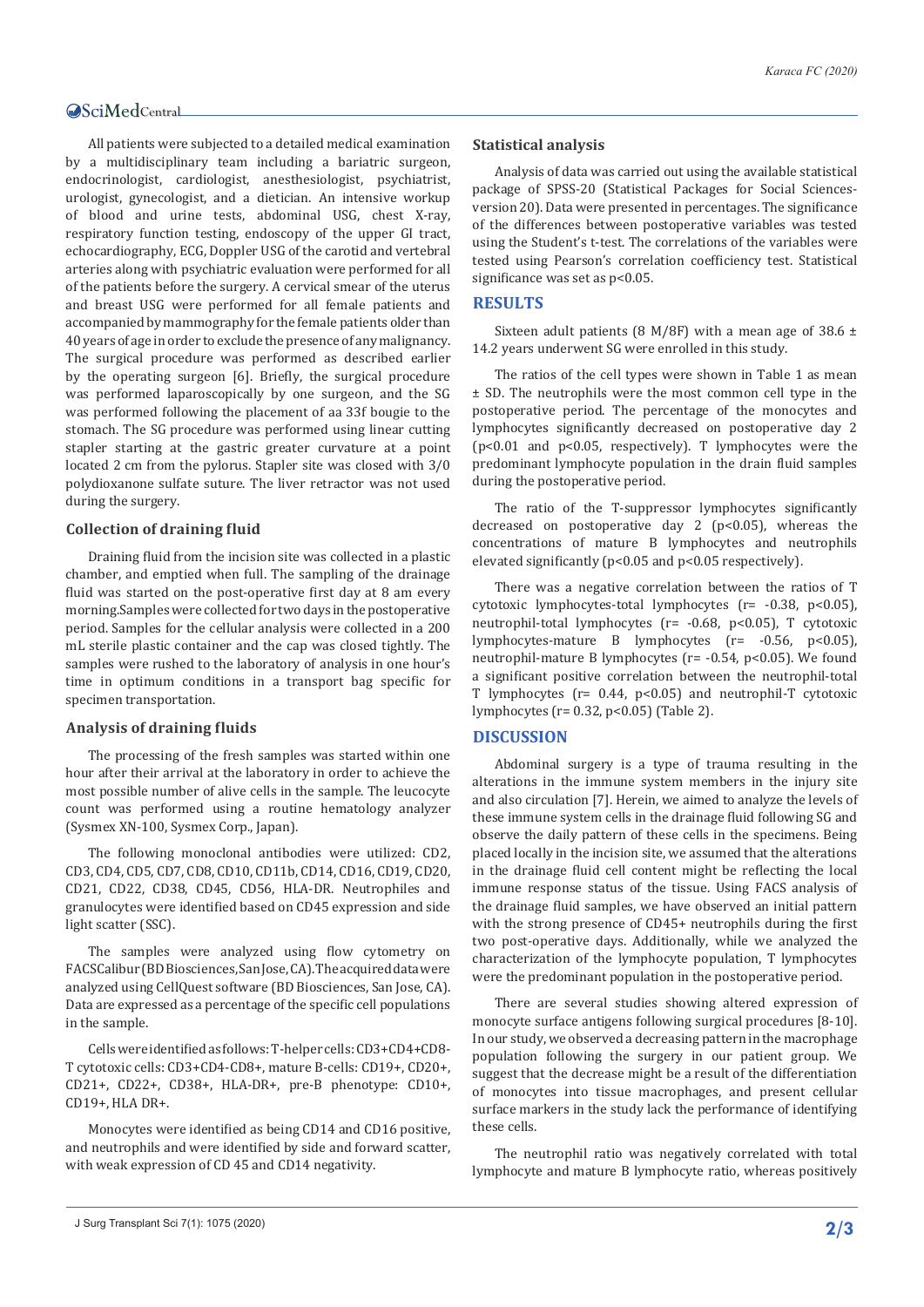| <b>Table 1:</b> Distribution of the immune cell types on the postoperative period in the drain fluid specimens. |                                              |                 |         |  |  |  |
|-----------------------------------------------------------------------------------------------------------------|----------------------------------------------|-----------------|---------|--|--|--|
| Cell type                                                                                                       | Post-op day 1<br>Post-op day 2<br>(%)<br>(%) |                 | p value |  |  |  |
| Lymphocyte                                                                                                      | $4.6 \pm 0.32$                               | $2.8 \pm 0.44$  | < 0.05  |  |  |  |
| T cell                                                                                                          | $88.2 \pm 2.67$                              | $86.7 \pm 5.74$ | 0.32    |  |  |  |
| T helper                                                                                                        | $42.1 \pm 5.43$                              | 38.6±7.44       | 0.14    |  |  |  |
| T supressor                                                                                                     | $42.6 \pm 7.6$                               | $38.7 \pm 5.4$  | < 0.05  |  |  |  |
| Mature B                                                                                                        | $1.8 \pm 0.46$                               | $2.2 \pm 0.32$  | < 0.05  |  |  |  |
| Monocyte                                                                                                        | $0.8 + 0.11$                                 | $0.1 \pm 0.18$  | < 0.01  |  |  |  |
| Neutrophil                                                                                                      | 85.6±6.78                                    | $92.7 \pm 5.64$ | < 0.05  |  |  |  |

| <b>Table 2:</b> Correlation of the immune cell types on the postoperative period in the drain fluid specimens. |            |         |          |             |                 |          |  |  |
|----------------------------------------------------------------------------------------------------------------|------------|---------|----------|-------------|-----------------|----------|--|--|
|                                                                                                                | Lymphocyte | T cell  | T helper | T cytotoxic | <b>Mature B</b> | Monocyte |  |  |
| Lymphocyte                                                                                                     |            |         |          |             |                 |          |  |  |
| T cell                                                                                                         | $-0.12$    |         |          |             |                 |          |  |  |
| T helper                                                                                                       | $-0.09$    | 0.24    |          |             |                 |          |  |  |
| T cytotoxic                                                                                                    | $-0.38*$   | 0.19    | 0.14     |             |                 |          |  |  |
| <b>Mature B</b>                                                                                                | $-0.11$    | $-0.03$ | $-0.08$  | $-0.56*$    |                 |          |  |  |
| Monocyte                                                                                                       | $-0.07$    | $-0.04$ | $-0.01$  | $-0.13$     | 0.06            |          |  |  |
| Neutrophil                                                                                                     | $-0.68*$   | $0.44*$ | 0.26     | $0.32*$     | $-0.54*$        | $-0.16$  |  |  |
| $*_{p<0.05}$                                                                                                   |            |         |          |             |                 |          |  |  |

correlated with T-cells in our study group. Also, neutrophils were reported to migrate to the inflamed tissue by the trigger of chemokines secreted by different inflammatory cells. By secreting cytokines such as TNF-alpha, neutrophil influx to the inflammatory site was accelerated even in the early phases of the tissue injury [11]. Relevant to this, the vast majority of the cells in drainage samples following the surgery consisted of the neutrophils in our patient group.

Among the lymphocyte population, T-cells were the predominant population when compared to the B-cell population. The percentage of the CD4+CD8- T-helper cell population decreased in all drain samples on the postoperative second day. The ratios of CD4-CD8+ T- cytotoxic cells were negatively correlated with the total lymphocyte, mature B-lymphocytes, and positively correlated with neutrophil ratios for all patients. Since these two groups of T-cells trigger the differentiation of B-cells into antibody-producing plasma cells, it is also evident that the ratios of T-cells are in a negative correlation with the ratio of mature-B cells, suggesting these cell types an exchanging pattern during the immunological processes following the tissue injury [12-14].

Despite the novelty of our study, we have to mention several limitations. Firstly, we did not perform an analysis of the peripheral ratios of immune system cells, therefore the correlation between the ratios in these samples is not possible. Secondly, we did not evaluate the other cell types that might be involved in the tissue healing processes. Thirdly, since the drain removal was performed on the postoperative second day, we could not have data on the healing process following this period. However, being similar in nature, studies in patients who underwent intraabdominal surgical procedures other than

the SG, reported that T-cells were the predominant population among the lymphocytes in the first days of the postoperative period, and neutrophils started to increase immediately after surgery as a result of rapid inflammatory response [15,16].

#### **CONCLUSION**

In conclusion, to our knowledge, this is the first study that involves the cellular behavior of immune system cells in the incision site following SG. We report that there is a strong neutrophil presence on the surgery site, and the monocyte concentration significantly decreased on the postoperative second day, suggesting a transformation of these cells to the tissue macrophages during the wound healing process.

#### **REFERENCES**

- 1. Benaiges D, Más[-Lorenzo A, Goday A, Ramon JM, Chillarón JJ, Pedro-](https://pubmed.ncbi.nlm.nih.gov/26557004/)[Botet J, et al. Laparoscopic sleeve gastrectomy: More than a restrictive](https://pubmed.ncbi.nlm.nih.gov/26557004/)  [bariatric surgery procedure? World J Gastroenterol. 2015; 21: 11804-](https://pubmed.ncbi.nlm.nih.gov/26557004/) [11814.](https://pubmed.ncbi.nlm.nih.gov/26557004/)
- 2. [Kaiser J, Niesen W, Probst P, Thomas Bruckner, Colette Doerr-Harim,](https://pubmed.ncbi.nlm.nih.gov/31174583/)  [Oliver Strobel, et al. Abdominal drainage versus no drainage after](https://pubmed.ncbi.nlm.nih.gov/31174583/)  [distal pancreatectomy: study protocol for a randomized controlled](https://pubmed.ncbi.nlm.nih.gov/31174583/)  [trial. Trials. 2019; 20: 332.](https://pubmed.ncbi.nlm.nih.gov/31174583/)
- 3. [Albanopoulos K, Alevizos L, Linardoutsos D, Evangelos Menenakos,](https://pubmed.ncbi.nlm.nih.gov/21181290/)  [Konstantinos Stamou, Konstantinos Vlachos, et al: Routine abdominal](https://pubmed.ncbi.nlm.nih.gov/21181290/)  [drains after laparoscopic sleeve gastrectomy: a retrospective review](https://pubmed.ncbi.nlm.nih.gov/21181290/)  of 353 patients. [Obes Surg. 2011; 21: 687‐691.](https://pubmed.ncbi.nlm.nih.gov/21181290/)
- 4. Ellis S, Lin EJ, Tartar D. Immunology of Wound Healing. Curr Dermatol Rep. 2018; 7: 350-358.
- 5. [Huber-Lang M, Lambris JD, Ward PA. Innate immune responses to](https://www.nature.com/articles/s41590-018-0064-8#:~:text=Protective and harmful innate immune,%2Dinjury state11%2C12.)  [trauma. Nat Immunol. 2018; 19: 327-341.](https://www.nature.com/articles/s41590-018-0064-8#:~:text=Protective and harmful innate immune,%2Dinjury state11%2C12.)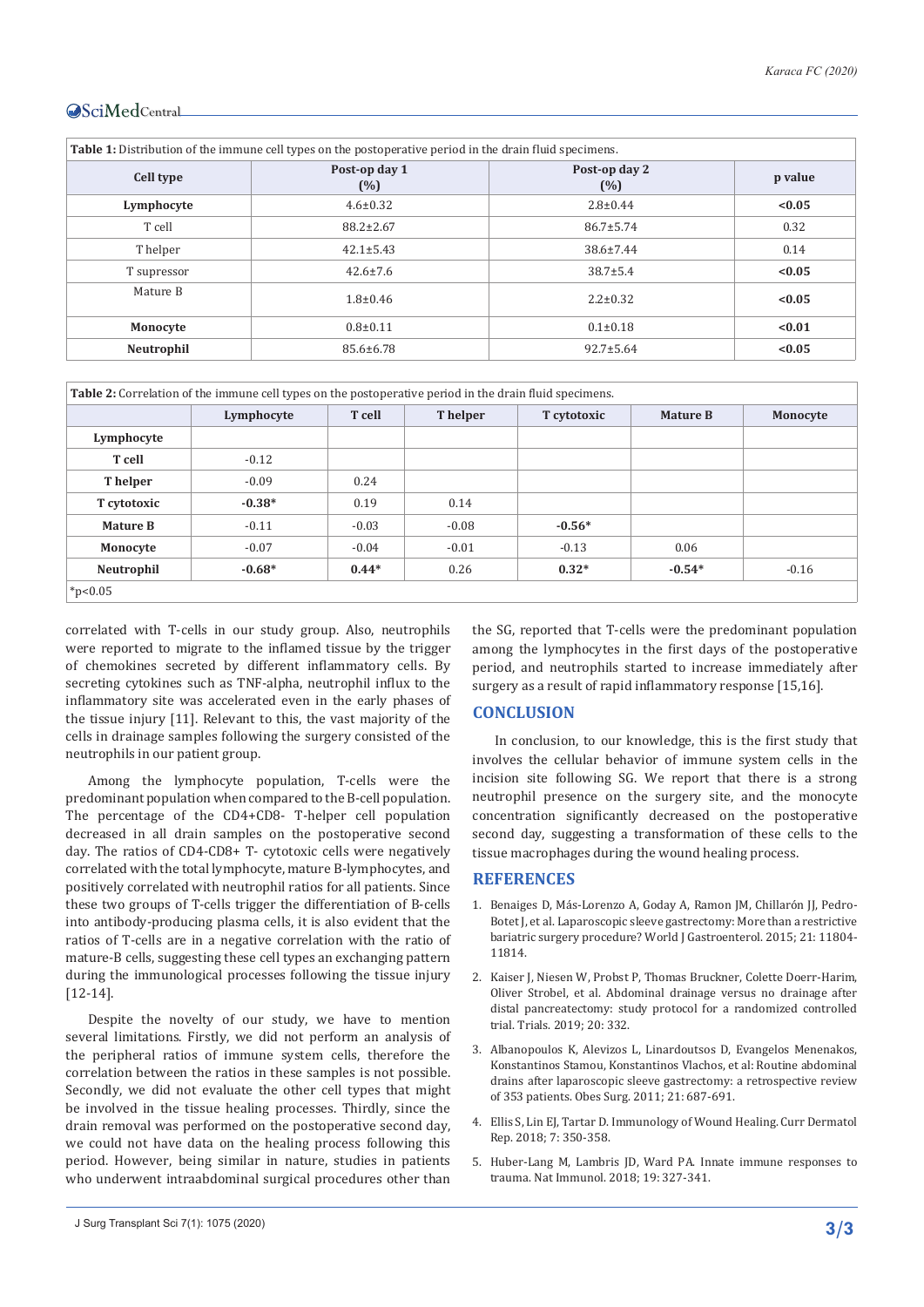- 6. Karaca FC. The short-term effects of laparoscopic sleeve gastrectomy on hematological parameters. Laparosc Endosc Surg Sci. 2020; 27: 21- 24.
- 7. [Krzyszczyk P, Schloss R, Palmer A, Berthiaume F. The Role of](https://pubmed.ncbi.nlm.nih.gov/29765329/)  [Macrophages in Acute and Chronic Wound Healing and Interventions](https://pubmed.ncbi.nlm.nih.gov/29765329/)  [to Promote Pro-wound Healing Phenotypes.](https://pubmed.ncbi.nlm.nih.gov/29765329/) Front Physiol. 2018; 9: [419.](https://pubmed.ncbi.nlm.nih.gov/29765329/)
- 8. [Gessler P, Pretre R, Bürki C, Rousson V, Frey B, Nadal D. Monocyte](https://pubmed.ncbi.nlm.nih.gov/15999041/)  [function-associated antigen expression during and after pediatric](https://pubmed.ncbi.nlm.nih.gov/15999041/)  cardiac surgery. [J Thorac Cardiovasc Surg. 2005; 130: 54‐60.](https://pubmed.ncbi.nlm.nih.gov/15999041/)
- 9. [Handy JM, ScotT AJ, Cross AM, Sinha P, O'Dea KP, Takata M. HLA‐DR](https://pubmed.ncbi.nlm.nih.gov/19889110/)  [expression and differential trafficking of monocyte subsets following](https://pubmed.ncbi.nlm.nih.gov/19889110/)  [low to intermediate risk surgery. Anaesthesia. 2010; 65: 27-35.](https://pubmed.ncbi.nlm.nih.gov/19889110/)
- 10.[Torrance HDT, Longbottom ER, Vivian ME, Bagrat Lalabekyan, Tom](https://pubmed.ncbi.nlm.nih.gov/30212506/)  [EFA, Gareth LA, et al. Post-operative immune suppression is mediated](https://pubmed.ncbi.nlm.nih.gov/30212506/)  [via reversible, Interleukin-10 dependent pathways in circulating](https://pubmed.ncbi.nlm.nih.gov/30212506/)  [monocytes following major abdominal surgery.](https://pubmed.ncbi.nlm.nih.gov/30212506/) PLoS One. 2018; 13: [e0203795.](https://pubmed.ncbi.nlm.nih.gov/30212506/)
- 11.[de Oliveira S, Rosowski EE, Huttenlocher A. Neutrophil migration](https://pubmed.ncbi.nlm.nih.gov/27231052/)

[in infection and wound repair: going forward in reverse. Nat Rev](https://pubmed.ncbi.nlm.nih.gov/27231052/)  [Immunol. 2016; 16: 378-391.](https://pubmed.ncbi.nlm.nih.gov/27231052/) 

- 12.[Nera KP, Kyläniemi MK, Lassila O. Regulation of B Cell to Plasma Cell](https://pubmed.ncbi.nlm.nih.gov/26118840/)  [Transition within the Follicular B Cell Response.](https://pubmed.ncbi.nlm.nih.gov/26118840/) Scand J Immunol. [2015; 82: 225‐234.](https://pubmed.ncbi.nlm.nih.gov/26118840/)
- 13.[Cerutti A, Cols M, Puga I. Marginal zone B cells: virtues of innate](https://pubmed.ncbi.nlm.nih.gov/23348416/)[like antibody-producing lymphocytes.](https://pubmed.ncbi.nlm.nih.gov/23348416/) Nat Rev Immunol. 2013; 13: [118‐132.](https://pubmed.ncbi.nlm.nih.gov/23348416/)
- 14.[Cyster JG, Allen CDC. B Cell Responses: Cell Interaction Dynamics and](https://pubmed.ncbi.nlm.nih.gov/31002794/)  Decisions. [Cell. 2019; 177: 524‐540.](https://pubmed.ncbi.nlm.nih.gov/31002794/)
- 15. [Rothkotter HJ, Hriesik C, Pabst R. Many newly formed T lymphocytes](https://pubmed.ncbi.nlm.nih.gov/7709832/)  [leave the small intestinal mucosa via lymphatics.](https://pubmed.ncbi.nlm.nih.gov/7709832/) Adv Exp Med Biol. [1994; 355: 261-263.](https://pubmed.ncbi.nlm.nih.gov/7709832/)
- 16.[Rothkotter HJ, Hriesik C, Pabst R. More newly formed T than B](https://pubmed.ncbi.nlm.nih.gov/7705420/)  [lymphocytes leave the intestinal mucosa via lymphatics.](https://pubmed.ncbi.nlm.nih.gov/7705420/) Eur J Immunol. [1995, 25:866-869.](https://pubmed.ncbi.nlm.nih.gov/7705420/)